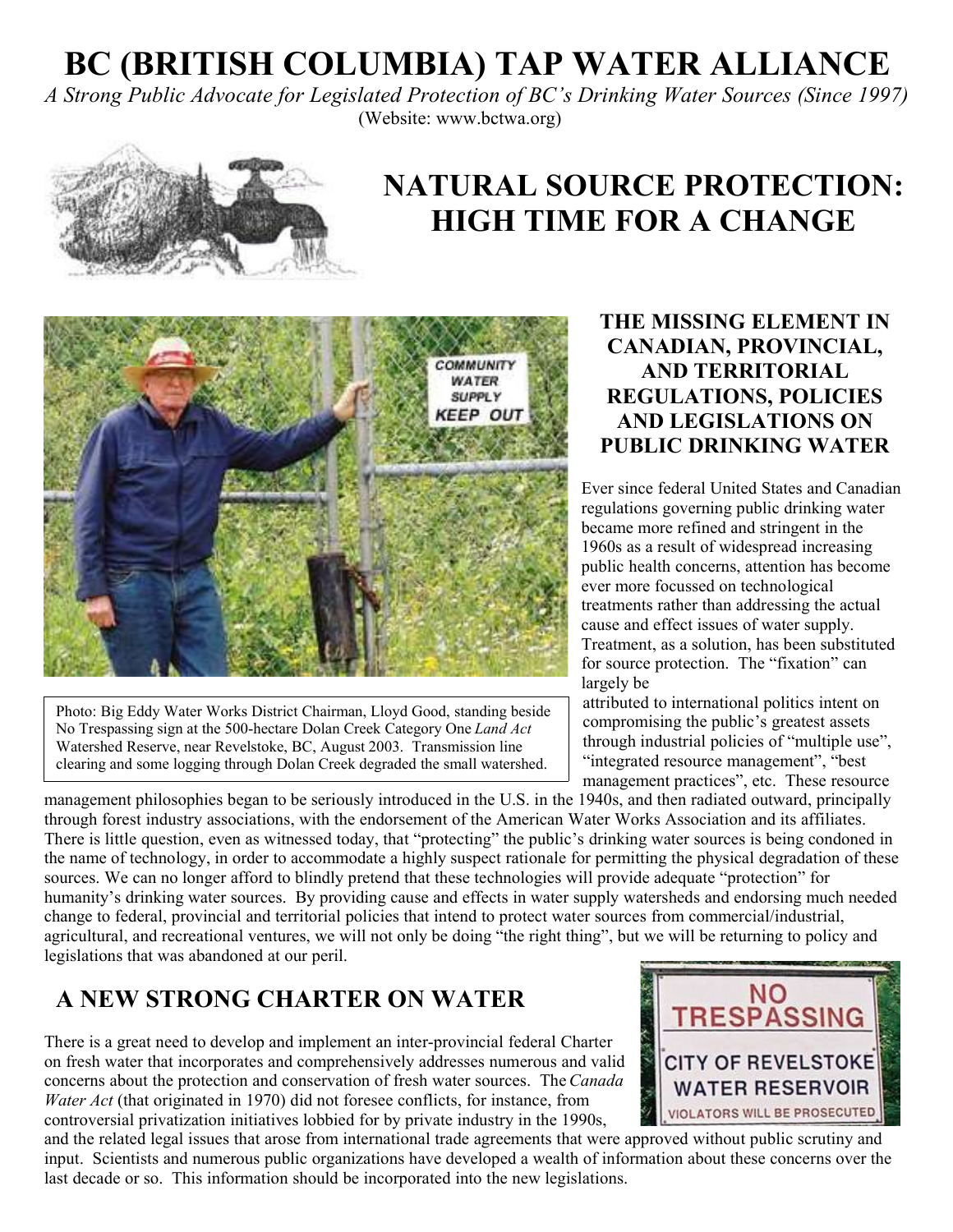### **LEGACY OF PROTECTION POLICIES AND LEGISLATION**



Photo of an old faded (metal) notice still posted at the Arrow Creek Watershed Reserve intake, the water supply for Erickson and Creston. It reads: "WARNING. Camping or fishing on the bank of this stream is STRICTLY PROHIBITED. The pollution or befouling of any lake or stream, the water of which is used for domestic purposes, is a criminal offence, punishable by a fine of \$400 and six months imprisonment. See sections 43 and 71, Sanitary Regulations, July 1917. Provincial Board of Health, H.E. Young, Secretary."

Federal legislation in the former Railway Belt in BC (an area of 17,150 square miles, effective 1884 -1930), combined with provincial legislations and policies over remaining Public lands, provided for integrated protections of public drinking watershed sources in BC. For instance: 1906, the Federal *Forest Reserves Act* (6 Edw. vii, c.14), with Watershed Reserves, i.e., the Coquitlam Watershed Reserve (Federal OIC, PC 394, March 4, 1910) and East Canoe Creek (Federal OIC in the BC Gazette, 1917); 1908, the *Land Act* (Provincial Statutes, 1908, Chapter 30, section 47, Leases, subsection 8); 1912, the *Forest Act* (BC Statutes, 1912, Chapter 17, Section 12.2). Dozens of Watershed Reserves, also known as Protection Reserves and Gazetted Reserves, were created as a result. The provincial Sloan Forest Resources Commission (1944-1945) identified the Reserves when public concerns were voiced to the Commission about logging threats to them. The Commission advocated their continued protection. The 1957 Forest Service document, *Continuous Forest Inventory of BC*, identified the status of the Reserves alongside protected Parks, and stated that they were not to be included in the timber harvesting landbase that was then under consideration for sustained yield forestry by numerous Public Working Circles. Subsequent revisions to the document were made until 1973, but the same provisos were retained.

As stated in the BC Tap Water Alliance May 2002 report, *Doctoring Our Water: From a Policy of Protection to a Policy of Submission*, the BC Department of Health's Medical Health Officers were previously in charge as guardians of provincial domestic watersheds, and early annual reports stated that the condition of these protected watersheds did not necessitate treatment: "Every one acknowledges that the power of the Empire is in "the silent navy," but few people are aware that locally our future is in the sustained purity of the water-supplies, silently though zealously guarded by our Health Officers" (1924 Annual Report); "Watershed areas supplying water to our cities are now declared health areas under special rigid sanitary regulations, enforced by this Department with gratifying results. The cities thus protected have no water-borne disease traceable to their water-supply" (1930-31 Annual Report). Greater Vancouver Water District Commissioner Cleveland proudly stated in 1940: "People here won't drink chlorinated water." Opposition to chlorine treatment was fierce in the early 1940s by Greater Victoria residents who formed the Anti-Chlorination League. In many cases chlorine was first administered as a primary treatment after logging began in formerly protected sources. The public was opposed to both.

### **WATERSHEDS "INVADED"**

The American Water Works Association's Journal helped promote the invasion of U.S. protected watersheds in July 1946: "Many American cities have land which they are holding for watershed protection or some other protective use... Here is a potential source of timber which should be developed in the national interest" (E.S. Munns, U.S. Forest Service). In BC, the Nelson Region Forest Service Manager, under the command of the Provincial Chief Forester deciding against the legislation and policies that protected drinking watersheds, wrote: "In many areas we will not be able to supply local industry's needs unless we can invade the watersheds" (J.R. Johnston, July 17, 1964). As these sources were degraded, governments ignored and overruled citizen and agency health



officials' protests. As laws and policies were relaxed, amended, or simply ignored, federal/provincial/state health authorities made water standards stricter and gave orders for communities, towns and cities to implement and pay for water treatment. When Health Officials in BC passed a resolution in September 1975 requesting veto powers over activities in water sources, the government stopped referring development plans to the Health Officers.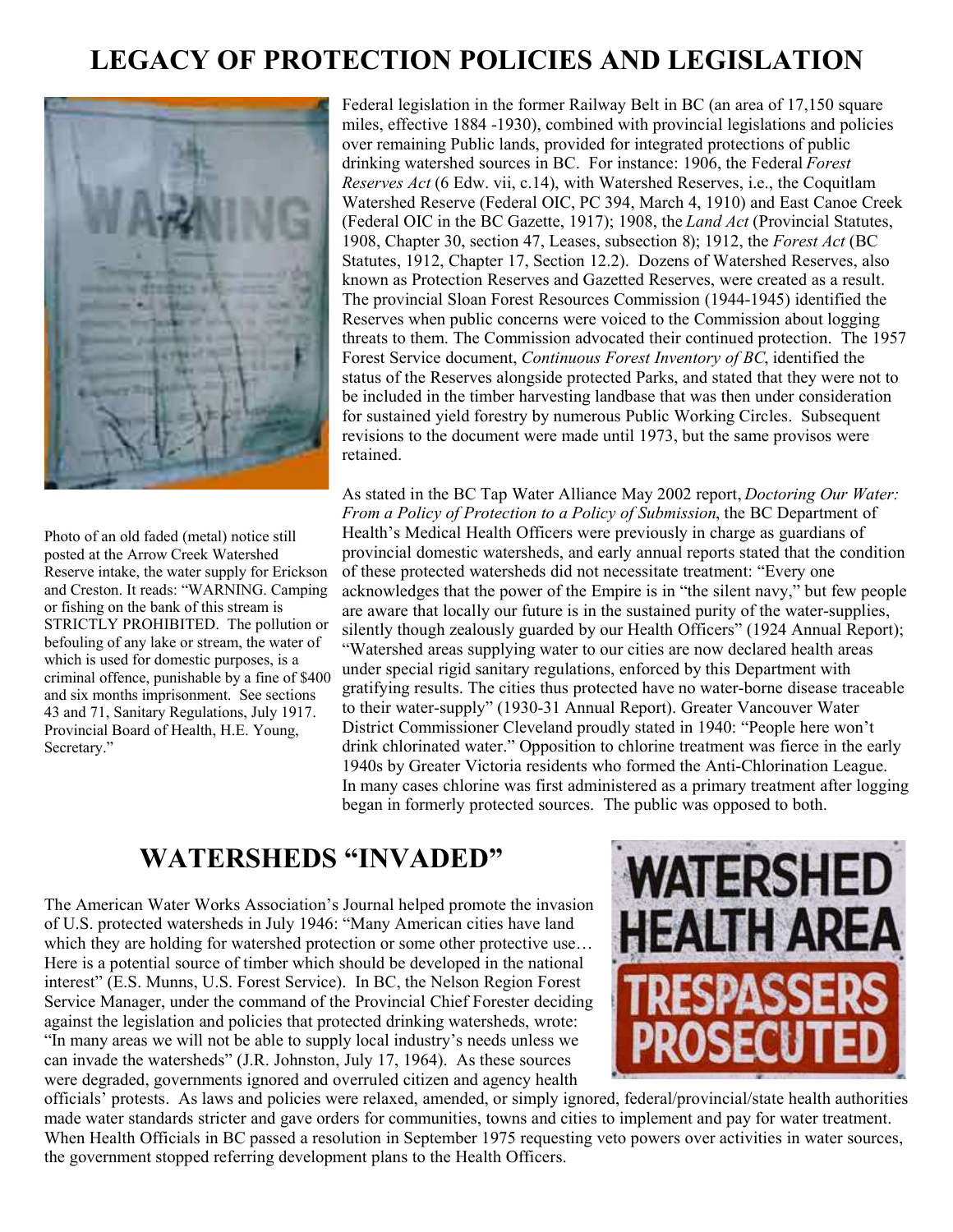## **GOVERNMENT REPORTS "SOFT" ON WATER DEGRADATIONS**

Shamefully, it was not until about 40 years after this invasion took place that the first official audit of BC's collective drinking water sources, the March 1999 Auditor General's report, *Protecting Drinking Water Sources*, was undertaken. Though narrow in scope, leaving hundreds of water sources out of the picture, it identified that about 100 larger community watersheds were in need of \$1 billion in treatment facilities due to the cumulative effects of unrestrained and unaccounted for resource development. In spite of



the costs being imposed on water consumers, the government's April 2000 follow-up report by the Select Standing Committee on Public Accounts failed to recommend the federal and provincial governments initiate resource protection measures. In April 2001, when the BC government introduced the *Drinking Water Protection Act*, source protection was ignored - the emphasis had become imposing treatment measures. From 2002-2003, the BC government relaxed Crown land regulations to allow for further compromises in drinking water source protections. (In July 1992, with passage of the *Safe Drinking Water Regulation*, the public criticized the government for ignoring source protection while imposing chlorination treatment.) Following on the heels of the Drinking

Water Protection Act, Provincial Health Officer Perry Kendall released the delayed Annual 2000 Report, *Drinking Water Quality in BC: The Public Health Perspective*, in October 2001. A far cry from the former



Cattle roaming freely and defecating in Okanagan drinking supply in Town of Penticton's Ellis Creek water reservoir. Weyerhaeuser road networks and clearcuts in background.

legacy of the Health Ministry, the report accepts not only continued commercial logging, but also cattle grazing and mining in public water supplies. And, what's even more interesting, the report stresses that a completely protected water source (there being only a few left) is no longer safe because of "wildlife". Health Minister Colin Hansen stated in the Legislature (Oct.10/2002), that water contamination "over the last 20 years" was caused by wildlife feces not human activities as health officials and the public have believed in the past. Luckily, cattle feces seemed to be o.k. According to the BC Forest Practices Board, the government has sanctioned cattle grazing in over 250 community watersheds in the Province.

#### **NATIONAL RESEARCH AIMS**

In October 1999, the NSERC (National Sciences and Engineering Research Council) launched a new "industrial research chair, which is a unique partnership of academia, government and industry in BC, Alberta and Nova Scotia" (*UVic Creates research chair on drinking water ecology*, Univ. of Victoria Ring newspaper, Nov.12/99). About \$5 million was first allotted to the program chaired by Azit Mazumder. Funding partners include forest industry companies, the BC Cattleman's Association, and provincial ministries that promote resource use in drinking watersheds. Though Dr. Mazumder initially stated that his research "will address *how*, not whether there should be logging," he recently stated at a World Water Day forum on March 22, 2004 at the University of Victoria that he himself preferred full protection of these sources, but that it was "impossible" to bring about such a change. Unfortunately, Mazumder's starting point isin ignoring the single greatest determinant of water quality - forest age. Full resource protection policies have been administered by the Greater Victoria, Greater Vancouver, Portland (Oregon) and Seattle (Washington) watersheds. Mazumder's research program on drinking water should focus on water quality, rather than producing findings that support the public relation schemes and practices that have degraded the public's water sources.

#### **NO SOCIO-ECONOMIC STUDIES**

What percentage of BC's land base is home to community and domestic watersheds? According to the first government report in 1980 on Community Watershed Guidelines, the amount, based on the creation of about 300 *Land Act* Watershed Reserves by a government Task Force in the 1970s, is a very small percentage. The government of the day inadvisably allowed the Ministry of Forests, in a period of "sympathetic administration", to second the public's drinking water assets to supplement the logging land base. This went against long-held provincial policies and against Forest Resource Commissions' recommendations. The Forest Ministry's policies of "multiple use" and "integrated resource management" began to allow "other uses", mining, cattle, recreation, etc. However, there have been no benefit-cost analyses made on the accumulated financial costs to affected communities. For instance, filtration and ozonation treatment costs for the Greater Vancouver Water District alone, following the degradation of its three watersheds from logging, are costing three levels of government (ie taxpayers) over \$650 million, with annual operating costs projected at about \$12 million. The public is left to cover the costs of others (who briefly profited), and was left to suffer chronic health impacts from the resulting industrial grade water.